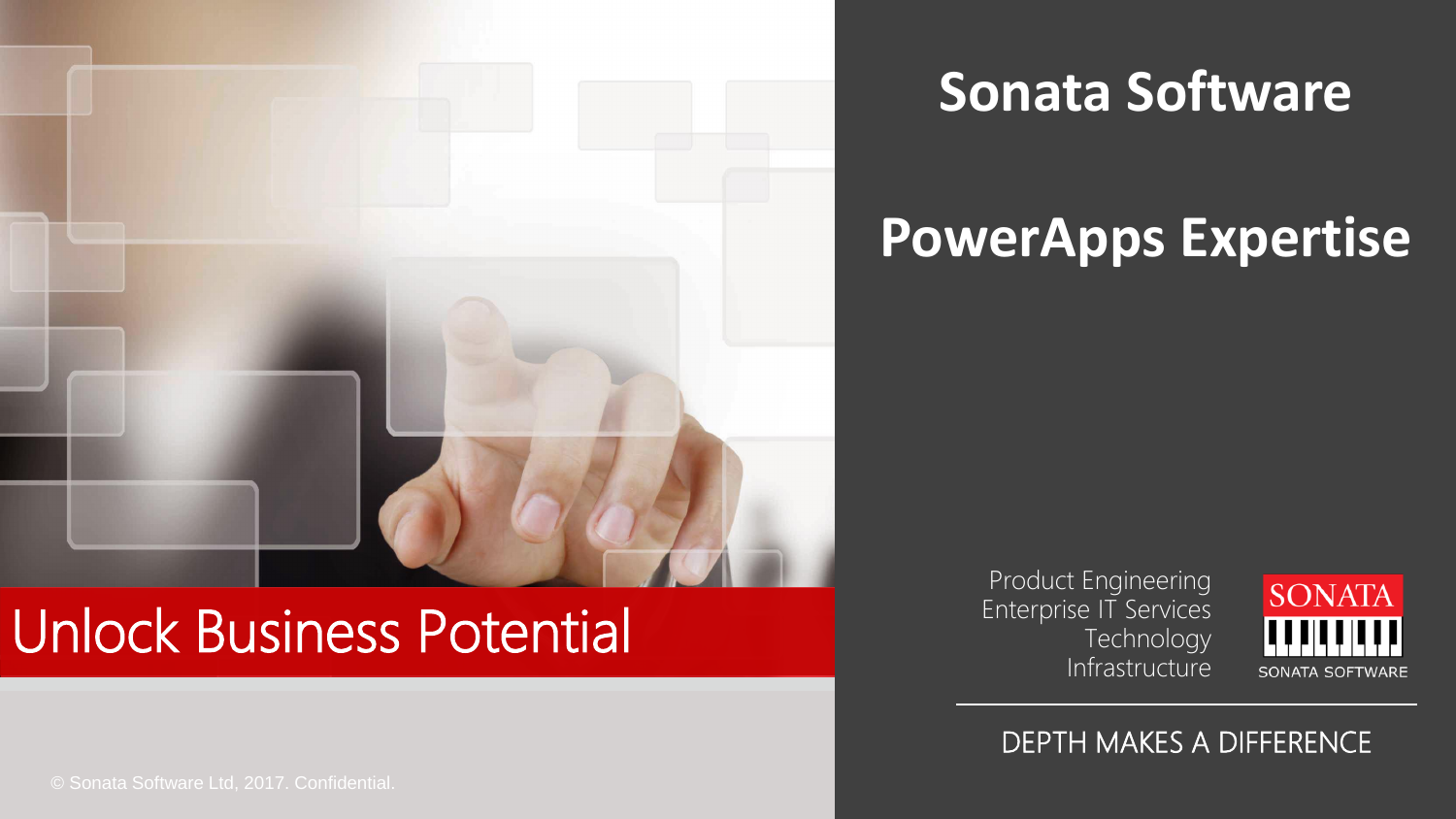

Build Backend/Services / On premises  $\mathbf{B}$  $\sqrt{2}$ **DB** 

DB / Cloud Storage / Services

### Authentication APIS



## Develop APIs / Manage APIs



Build Apps with APIs / Service Integration





Maintenance

#### **Build and Manage**

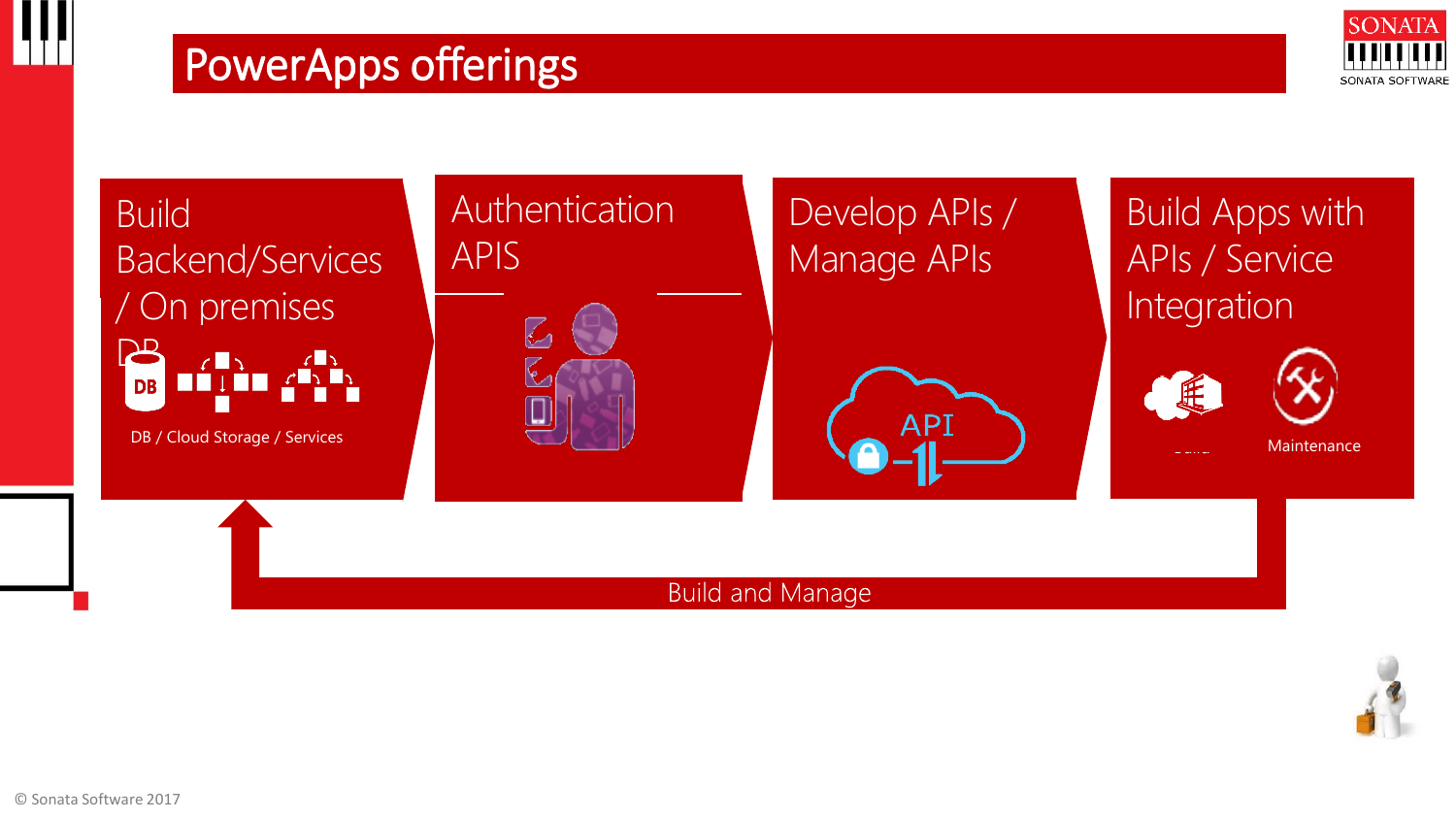## PowerApps offerings



Power Apps with data sources like SQL Azure, SharePoint, API Services

We build Authentication APIs to connect to various types of authentication models

We develop APIs to fulfill various requirements like FB, Twitter and etc.

We build Power Apps with API & Service integrations with customized UI and conditional formatting

We build Power apps with flow based design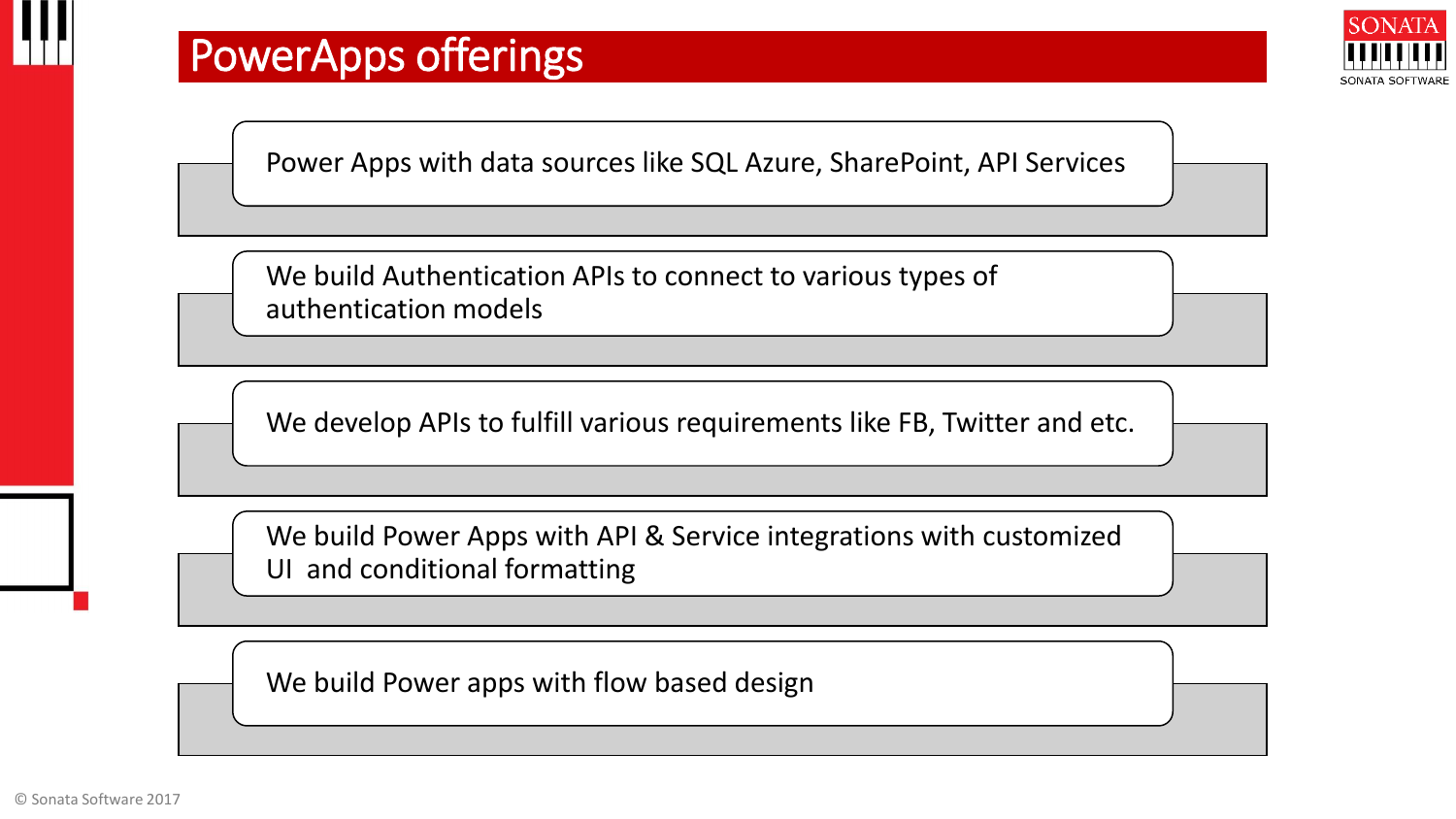## Sonata Mobility Capability Summary



•UX design for customer experience and enterprise apps

- •Native Apps on iOS, Android and Windows devices
- •Cross platform Apps
	- •Automate and Test Mobile Apps, Responsive Websites
	- •Mobile app integration with a wide range of enterprise systems

#### **Expertise**

**Skill Areas**

- 10+ years of experience in building mobile apps for leading brands in Retail, Travel, Consumer Goods, Energy, Software Products
- Mobile Innovation Lab that builds solution concepts, technology POCs & customer experience walk-throughs on customer demand
- Mobile Strategy Consulting for evolving enterprise mobile roadmap, make technology investment decisions & technology evaluations

#### • 75+ team of experienced, certified team of app developers, UI developers and mobile app/web testers

- Expertise in various Tools/Technologies for designing and building native, cross platform & hybrid mobile apps; and responsive sites
- Expertise in testing mobile apps and responsive sites for functionality, usability, performance and compatibility
- Consulting professionals for enterprise mobile strategy, technology evaluation, solution architecting, technology POCs, etc.

#### **Talent Pool**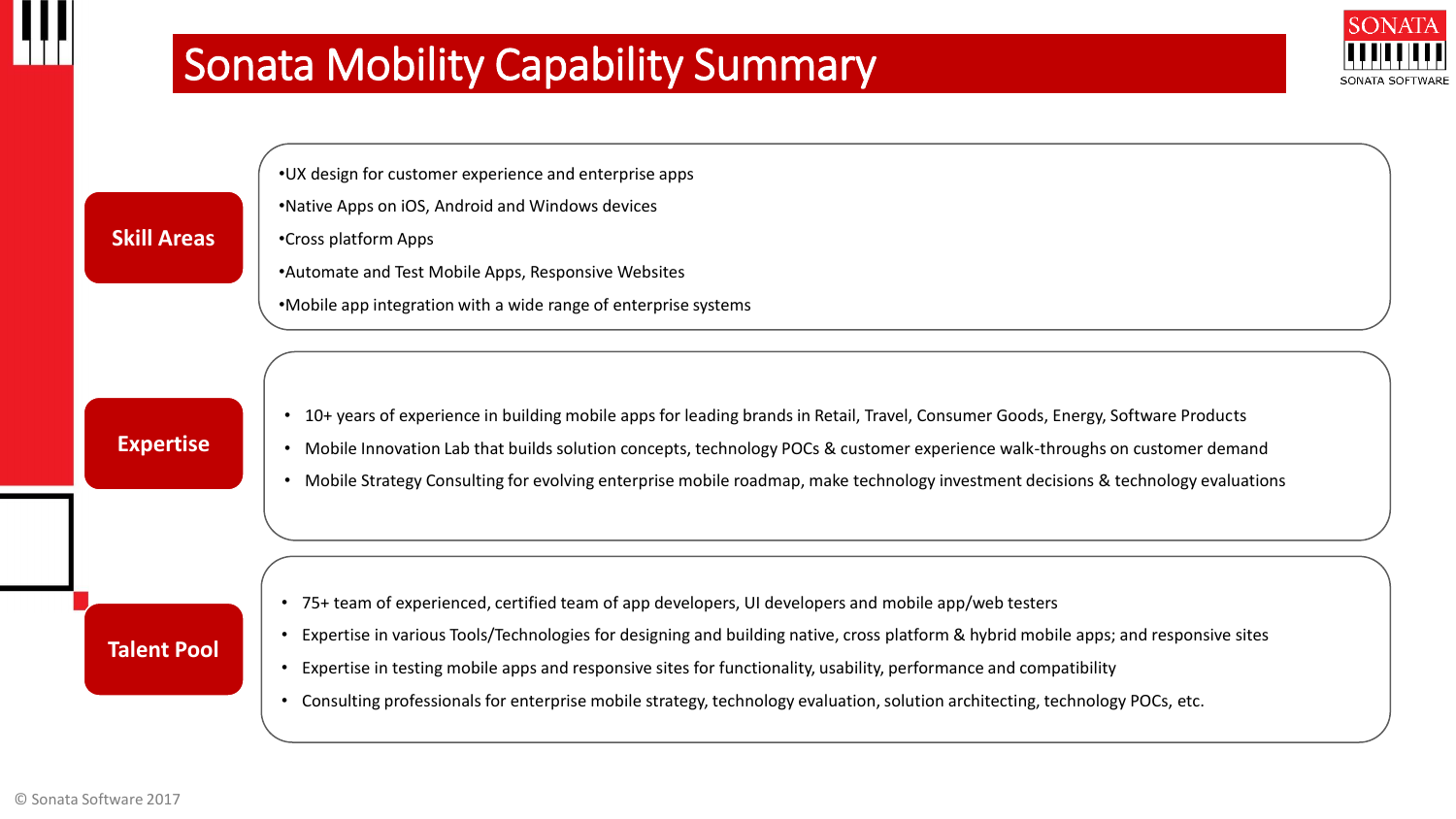## PowerApps Consulting Services



#### Brief:

Discovery session to identify potential use cases that match your business needs. This workshop will allow to strategize mobility roadmap, analyze fitment of PowerApps, define the approach and identify high level use cases for the mobility program.

#### Agenda:

Day1: Focus on understanding the mobility need and current enterprise architecture

Day2: Focus on the business process to be automated and the high level use cases

Day 3: Strategy to develop the mobile application and focus on fitment of the PowerApps

Day 4 : Finalizing the use cases and mobile app development roadmap

Day 5: Sign off from the key stake holders

#### **Deliverables**

- Mobility Roadmap
- High level technical architecture diagram for the mobile app
- Mobile app use cases fit for PowerApp

Cost: 10,000 USD

Duration: 1 week